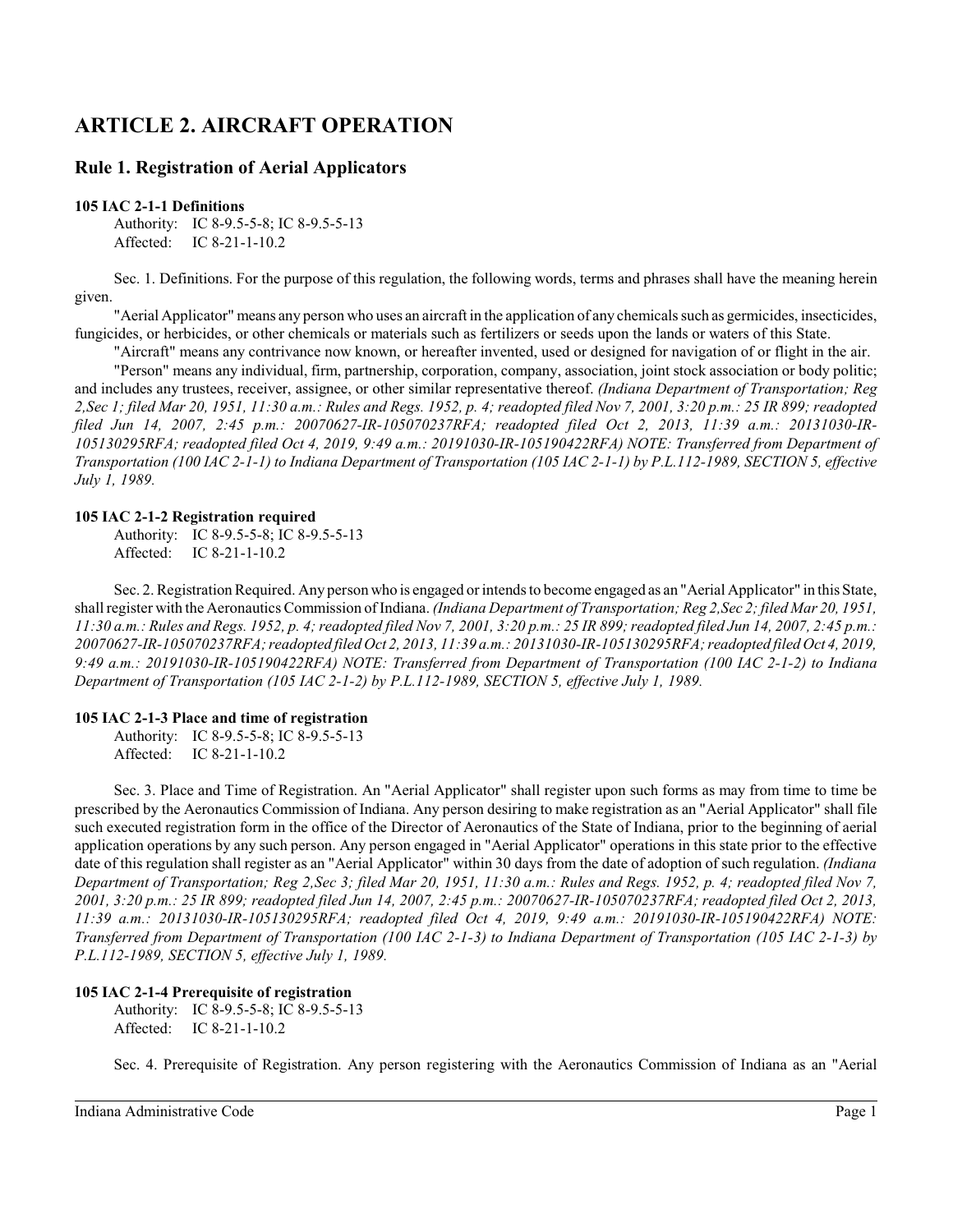#### AIRCRAFT OPERATION

Applicator" shall tender along with such executed registration form, as a prerequisite to registration, evidence satisfactory to the Director of Aeronautics that the registrant is the holder of an appropriate waiver or letter of authority from the Civil Aeronautics Administration relative to such aerial application. *(Indiana Department of Transportation; Reg 2,Sec 4; filed Mar 20, 1951, 11:30 a.m.: Rules and Regs. 1952, p. 5; readopted filed Nov 7, 2001, 3:20 p.m.: 25 IR 899; readopted filed Jun 14, 2007, 2:45 p.m.: 20070627-IR-105070237RFA; readopted filed Oct 2, 2013, 11:39 a.m.: 20131030-IR-105130295RFA; readopted filed Oct 4, 2019, 9:49 a.m.: 20191030-IR-105190422RFA) NOTE: Transferred from Department of Transportation (100 IAC 2-1-4) to Indiana Department of Transportation (105 IAC 2-1-4) by P.L.112-1989, SECTION 5, effective July 1, 1989.*

#### **105 IAC 2-1-5 Certificate; filing; presentation on request**

Authority: IC 8-9.5-5-8; IC 8-9.5-5-13 Affected: IC 8-21-1-10.2

Sec. 5. Display of Certificate. The Certificate of Registration issued pursuant to this Regulation shall be on file at the home office of the "aerial applicator". A copy of the Certificate of Registration shall be carried at all times in each aircraft of the "aerial applicator" while engaged in aerial application operation in the State of Indiana. The Certificate of Registration, or a copy thereof, shall be presented upon the request of any duly authorized representative of the Indiana Aeronautics Commission, any state or local official charged with enforcing state or local laws or regulations, or any other person directly interested in such aerial application operations. *(Indiana Department of Transportation; Reg 2,Sec 5; filed Mar 20, 1951, 11:30 a.m.: Rules and Regs. 1952, p. 5; readopted filed Nov 7, 2001, 3:20 p.m.: 25 IR 899; readopted filed Jun 14, 2007, 2:45 p.m.: 20070627-IR-105070237RFA; readopted filed Oct 2, 2013, 11:39 a.m.: 20131030-IR-105130295RFA; readopted filed Oct 4, 2019, 9:49 a.m.: 20191030-IR-105190422RFA) NOTE: Transferred from Department of Transportation (100 IAC 2-1-5) to Indiana Department of Transportation (105 IAC 2-1-5) by P.L.112-1989, SECTION 5, effective July 1, 1989.*

## **105 IAC 2-1-6 Notice of cessation of activities; return of certificate**

Authority: IC 8-9.5-5-8; IC 8-9.5-5-13 Affected: IC 8-21-1-10.2

Sec. 6. Notification of Ceasing of Activities. When any person registered as an "aerial applicator" ceases to be engaged as an "aerial applicator", in the State of Indiana, such person shall notify the Aeronautics Commission of the cessation of such activity, forwarding along with such notice, the certificate of registration and all copies thereof to the Aeronautics Commission of Indiana. *(Indiana Department of Transportation; Reg 2,Sec 6; filed Mar 20, 1951, 11:30 a.m.: Rules and Regs. 1952, p. 5; readopted filed Nov 7, 2001, 3:20 p.m.: 25 IR 899; readopted filed Jun 14, 2007, 2:45 p.m.: 20070627-IR-105070237RFA; readopted filed Oct 2, 2013, 11:39 a.m.: 20131030-IR-105130295RFA; readopted filed Oct 4, 2019, 9:49 a.m.: 20191030-IR-105190422RFA) NOTE: Transferred from Department of Transportation (100 IAC 2-1-6) to Indiana Department of Transportation (105 IAC 2-1-6) by P.L.112-1989, SECTION 5, effective July 1, 1989.*

## **105 IAC 2-1-7 Submission of reports**

Authority: IC 8-9.5-5-8; IC 8-9.5-5-13 Affected: IC 8-21-1-10.2

Sec. 7. Submission of Reports. Any person registered as an "aerial applicator" in this State shall submit to the Aeronautics Commission of Indiana such factual information pertinent to such operation as the Commission may from time to time prescribe. *(Indiana Department of Transportation; Reg 2,Sec 7; filed Mar 20, 1951, 11:30 a.m.: Rules and Regs. 1952, p. 5; readopted filed Nov 7, 2001, 3:20 p.m.: 25 IR 899; readopted filed Jun 14, 2007, 2:45 p.m.: 20070627-IR-105070237RFA; readopted filed Oct 2, 2013, 11:39 a.m.: 20131030-IR-105130295RFA; readopted filed Oct 4, 2019, 9:49 a.m.: 20191030-IR-105190422RFA) NOTE: Transferred from Department of Transportation (100 IAC 2-1-7) to Indiana Department of Transportation (105 IAC 2-1-7) by P.L.112-1989, SECTION 5, effective July 1, 1989.*